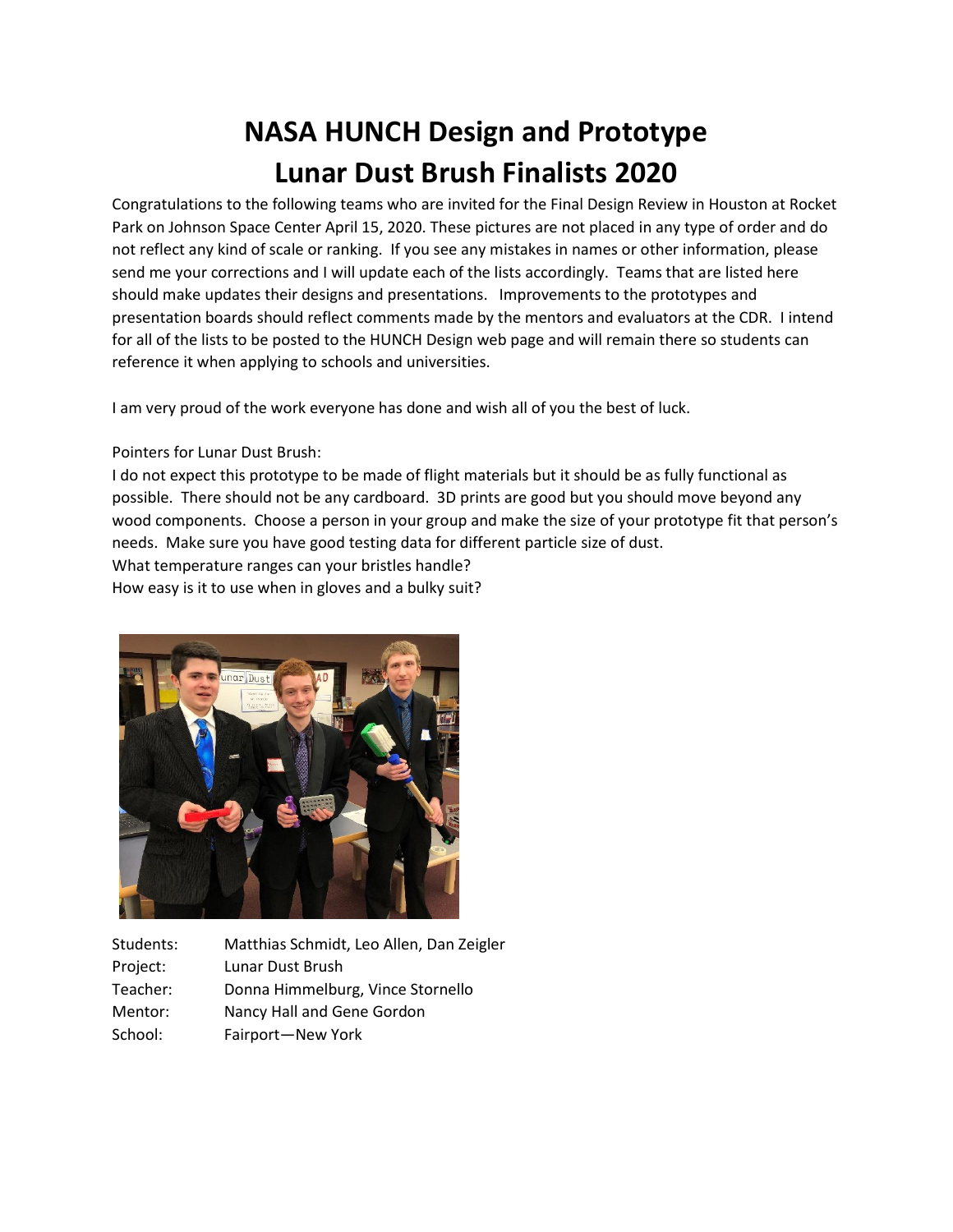

Students: Madalynne Brogan, Katherine Ebel-Hayes, Ryan Moreau, Vivienne Seested, Nicholas Sewaybrick Project: Lunar Brush Teacher: Kristin Magas Mentor: Flo Gold School: Tri-County RVTHS-- Massachusetts



| Students: | Dylan Nguyen, Eric Mullens, Nicholas Rogers |
|-----------|---------------------------------------------|
| Project:  | Lunar Dust Brush                            |
| Teacher:  | <b>Steven Marcus</b>                        |
| Mentor:   | Glenn Johnson                               |
| School:   | <b>Cypress Springs--Texas</b>               |